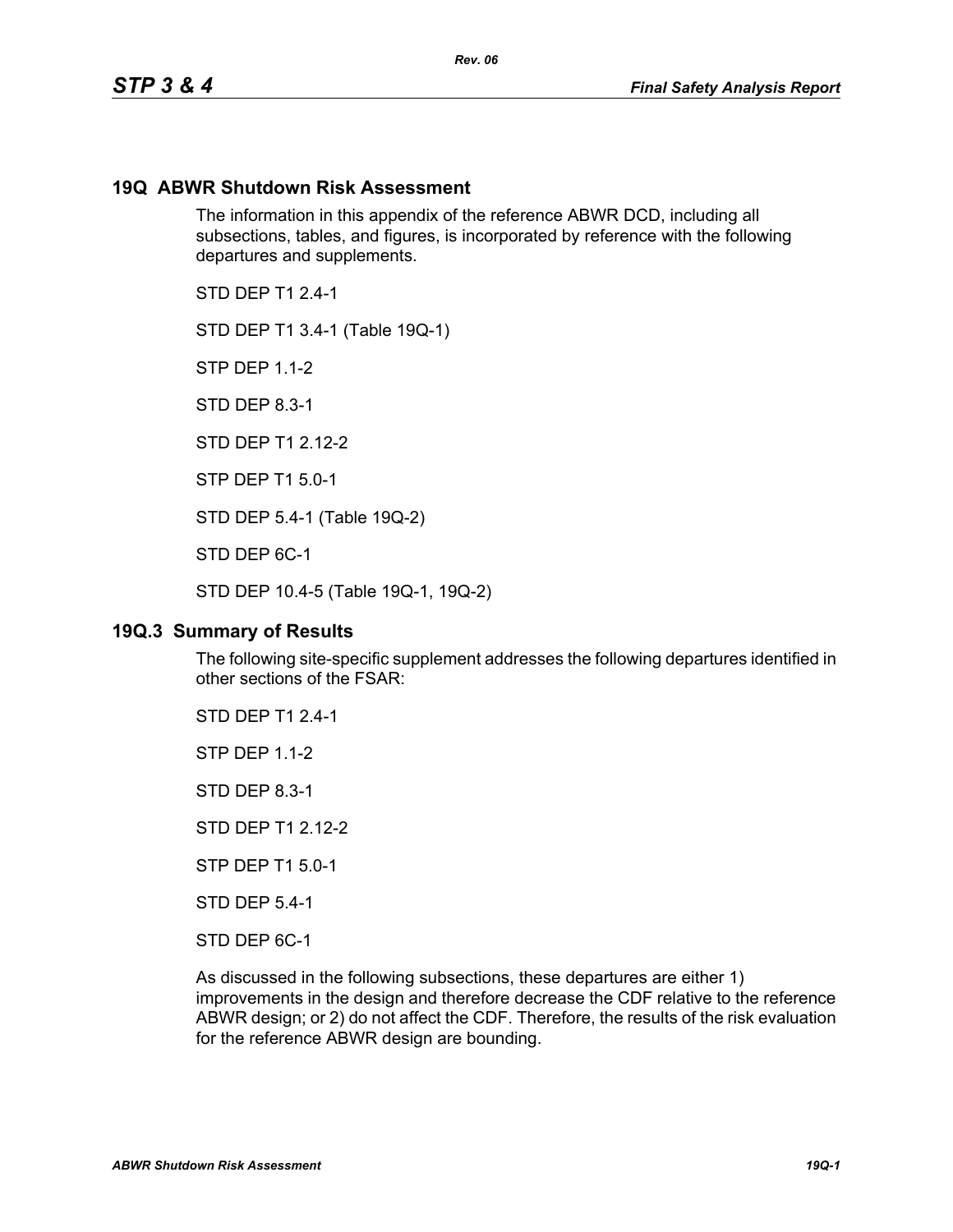# **19Q.4.1 Decay Heat Removal**

### *ABWR Features*

*Other potential heat sinks include the suppression pool (via the safety relief valves), or under certain conditions the Reactor Water Cleanup System, or the Fuel Pool Cooling*  and Cleanup System (if the reactor water level is raised to the refueling level). As a final *method, if the RPV head was removed, bulk boiling of reactor coolant in the RPV with adequate makeup would prevent fuel damage.*

STD DEP 5.4-1

The RWCU design includes two 100% pumps instead of the reference ABWR DCD design of two 50% pumps. The two 100% RWCU pumps represent an improvement in the reliability of the RWCU system, and a decrease in shutdown risk.

#### STD DEP T1 2.4-1

The RHR design has three RHR loops connected to the FPC instead of two for the ABWR DCD with normally closed inter-ties to permit additional supplemental cooling during refueling outages to reduce outage time.

Increasing the number of RHR loops connected to FPC from two to three results in a decrease in CDF, because it is an improvement of the outage management control for the fuel pool cooling system.

## **19Q.4.2 Inventory Control**

STD DEP T1 2.4-1

#### *Residual Heat Removal System*

*The ABWR residual heat removal (RHR) system is a closed system consisting of three independent pump loops (A, B, and C-where B and C are similar) which inject water into the vessel and/or remove heat from the reactor core or containment. Loop A differs from B and C in that its return line goes to the RPV through the feedwater line whereas loop B & C return lines go directly to the RPV. In addition, loop A does not have connections to the drywell or wetwell sprays or a return to the fuel pool cooling system. However, for purposes of this analysis, the differences are minor and the three loops can be considered identical. The RHR System has many modes of operation, each mode making use of common RHR System components. Protective interlocks are provided to prevent the most likely interactions of mode combinations.*

The RHR design has three RHR loops connected to the FPC instead of two for the ABWR DCD with normally closed inter-ties to permit additional supplemental cooling during refueling outages to reduce outage time.

Increasing the number of RHR loops connected to FPC from two to three results in a decrease in CDF, because it is an improvement of the outage management control for the fuel pool cooling system.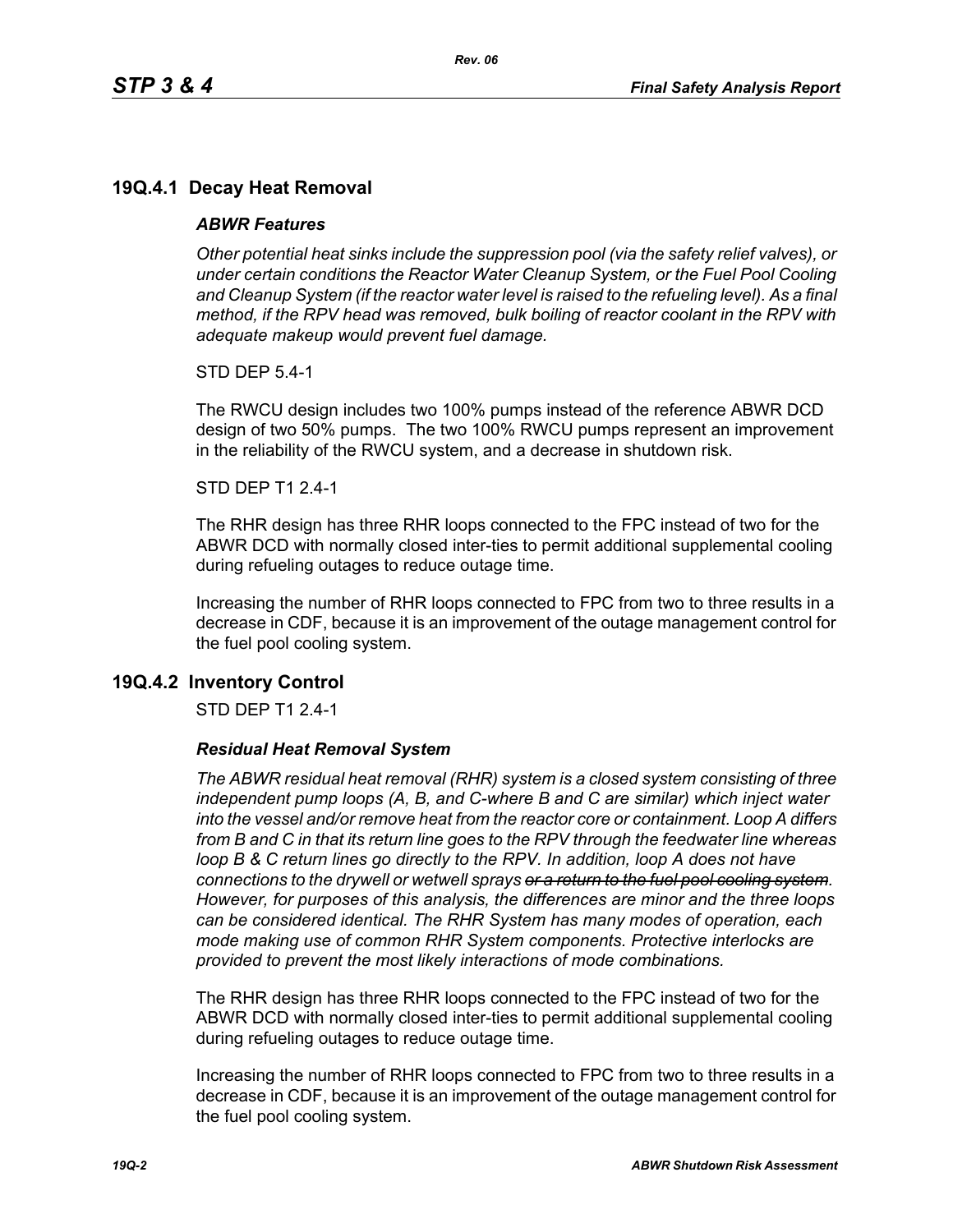## STD DEP 6C-1

The ECCS suction strainer departure meets NRC requirements and does not result in an increase in the shutdown risk profile.

# **19Q.4.4 Electrical Power**

#### *ABWR Features*

*In the event that one phase of the main transformer were to fail, an installed spare is available to return the preferred source of offsite power to service without the need to procure and deliver a new transformer.*

**STP DFP 1 1-2** 

The STP FSAR is for a dual unit site (STP 3 & 4) compared with the ABWR DCD which is for a single unit site. The shared systems between the STP 3 & 4 (e.g., Fire Protection is credited in the shutdown risk evaluation) do not result in any changes to the assessed risk associated with shutdown conditions because the expected frequency for units being in a shutdown condition and requiring backup cooling from the fire protection system is extremely small.

STD DEP 8.3-1

The STP design incorporates two Reserve Auxiliary Transformers (RATs) in place of the ABWR DCD design that has a single RAT. The two RATs afford greater reliability for offsite AC power and therefore, decrease the frequency of a LOOP event.

STD DEP T1 2.12-2

Increasing the number of divisions from three (Div I, II, and III) to four (Div I, II, III, and IV) for Class 1E AC Safety-Related Interruptible Instrument Power improves reliability of the safety-related Distributed Control and Information System (DCIS) Division IV, but has no affect on the STP 3&4 PRA.

# **19Q.6 Flooding and Fire Protection**

STD DEP T1 3.4-1

#### *Plant Layout*

*A major difference between the ABWR and current reactor designs is that due to the multiplexing* data communication functions *of plant systems, there is no need for a cable spreading room. This removes a significant source of potential fires that could lead to core damage both during normal plant operation and shutdown conditions.*

### *Systems*

*All divisions are present in the control room and this cannot be avoided. The remote shutdown panel provides redundant control of the DHR and ECCS functions from outside of the control room. The controls on the remote shutdown panel are hard wired*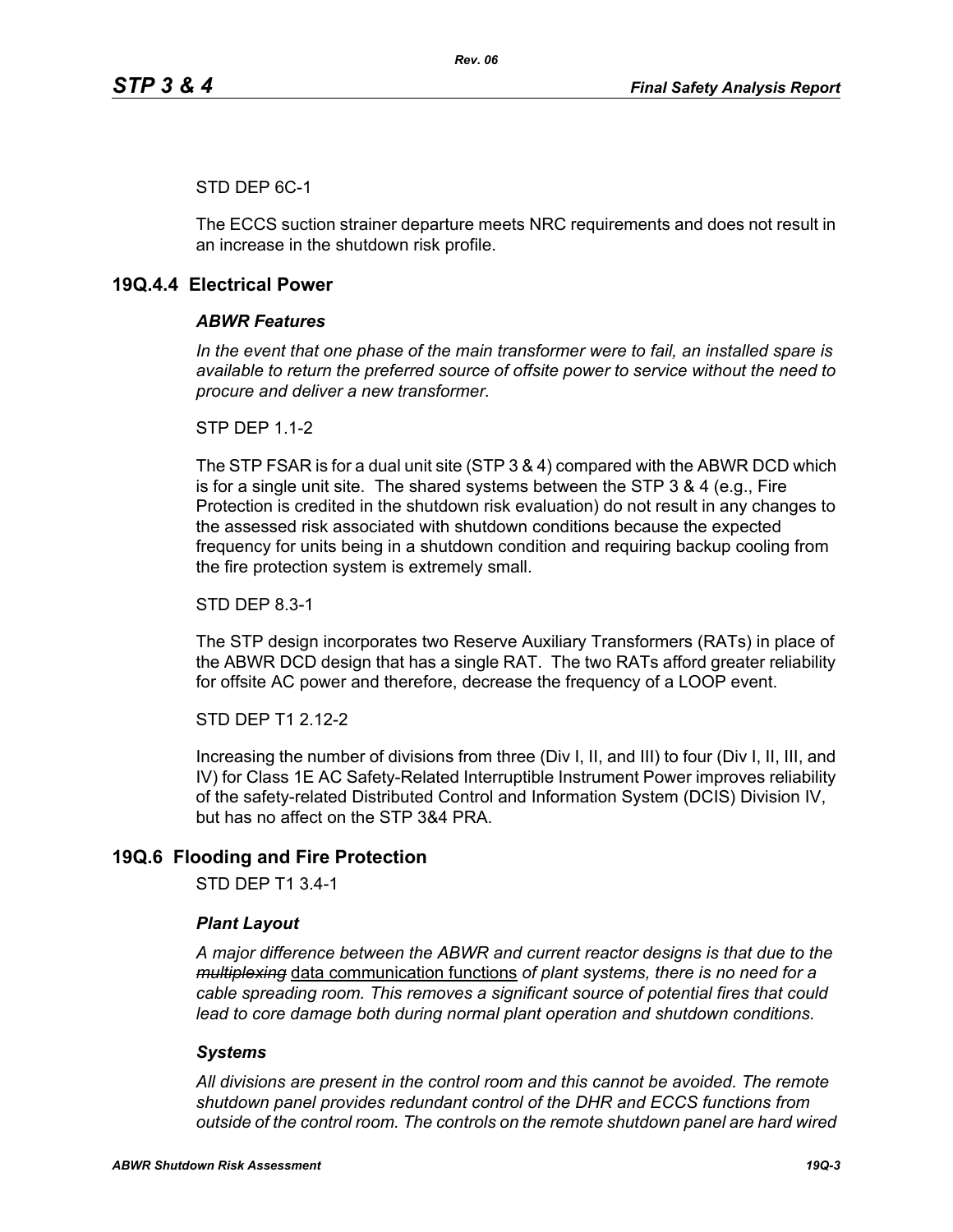*to the field devices and power supplies. The signals between the remote shutdown panel and the control room are multiplexed* communicated *over fiber optic cables so that there are no power supply interactions between the control room and the remote shutdown panel.*

### *Flooding*

The following is a site-specific supplement.

*Many of the features that are designed to mitigate fires also serve to protect the plant from damage due to flooding. Physical separation of safety divisions not only prevents propagation of fires but also restricts or prevents flooding of safety-related equipment.*  The fire barriers will also prevent water due to flooding from non-divisional sources from entering a divisional area and contain water in the fire area from divisional water sources.

*Other aspects of the ABWR design that minimize the risk from flooding are the practice of not routing unlimited sources of water (e.g., service water) through ECCS room areas and ensuring that other large water sources (e.g., suppression pool) can be contained without damaging equipment in more than one safety division if a flood were to occur.*

*A review has been completed of all ABWR internal flood sources and the results show that during shutdown conditions at least one safety division would be unaffected by water damage for any postulated flood. Features, beside separation, that contribute to this low level of risk are: Adequately sized room floor drains, water level alarms and automatic isolation of flood sources for potentially affected roooms, mounting motors and other electrical equipment at least 20.32 cm above foor level, and using watertight doors. As was discussed under fire protection, administrative controls will be implemented to assure that at least one safety division with intact barriers is available at all times during plant shutdown.* In the ECCS rooms, *The the seals on the doors seat with water pressure from floods outside the room,* which act to minimize leakage past the seals. *With the watertight doors dogged closed, but only a small leakage past the seals is expected from flooding in the ECCS room. Therefore, during shutdown if maintenance tasks require breaching the barriers of two divisions, flooding in the intact*  division will not cause damage to equipment in all three divisions. For Reactor Service Water (RSW) pump house floods, the watertight doors for the pump rooms and electrical equipment rooms are capable of withstanding floods from either direction. *Additional detail on the ABWR flood mitigation capability is contained in Appendix 19R*.

## **External Flooding Risk**

STP DEP T1 5.0-1

Appendix 19R presents the analysis performed for external flooding at STP Units 3 & 4 for power operation. The events considered include: The cascading failure of upstream dams on the Colorado River; probable maximum precipitation (PMP) events; main cooling reservoir breach; tsunamis, etc. The breach of the main cooling reservoir is the design basis flood for STP Units 3 & 4. The cascading failure of upstream dams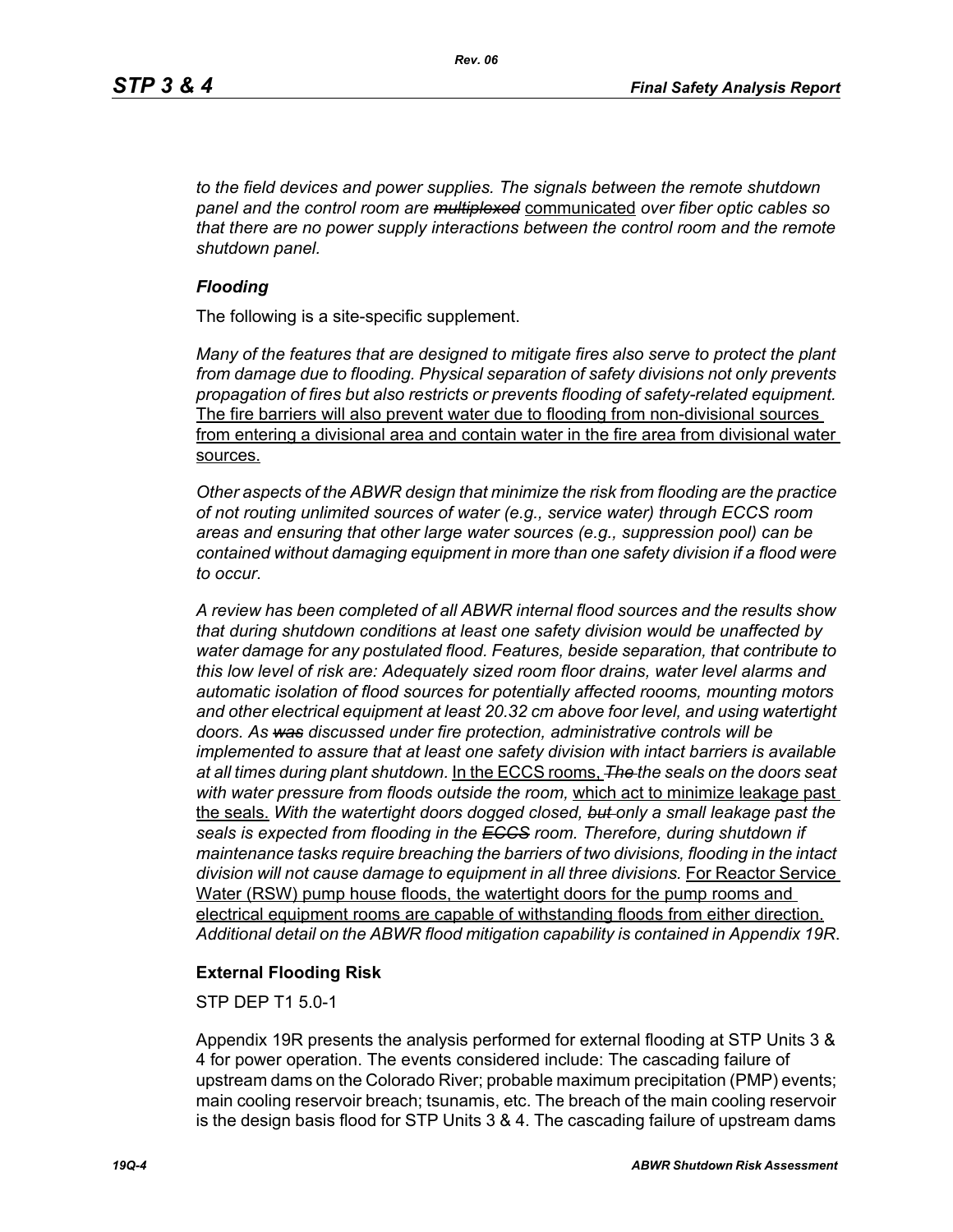*Rev. 06*

on the Colorado River scenario and the PMP scenario result in water level slightly above grade, but less than the flood level due to the main cooling reservoir breach, and are much more slowly developing floods. If external flood barriers are open or removed and cannot be restored prior to high water levels reaching the site, then core damage is assumed. An operating procedure for severe external flooding will be developed and implemented prior to fuel loading. (COM 19.9-3).

The incremental increase in risk during shutdown due to external flooding is very small due to the fraction of time the plant is in a shutdown condition during a year and the small likelihood of occurrence of an external flood during shutdown conditions. The ABWR DCD remains bounding for shutdown risk.

# **19Q.7.6 Success Criteria**

*(1) Decay Heat Removal from RPV*

*Recovery of the failed RHR System, use of one of the other two RHR Systems (SDC) or the Reactor Water Cleanup (CUW) System (under certain plant conditions) is sufficient for success. The CUW System capacity is temperature dependent and require requires a single both pumps pump and both nonregenerative heat exchangers (the regenerative heat exchangers must be bypassed). In Mode 5, the Fuel Pool Cooling and Cleanup (FPC) System can be used after the reactor cavity is flooded. FPC alone after 10 days is sufficient to remove all the decay heat. Both FPC pumps and heat exchangers and the supporting systems are required. CUW can remove the entire decay heat 8 days after shutdown.*

STD DEP 5.4-1

The RWCU design includes two 100% pumps instead of the reference ABWR DCD design of two 50% pumps. The two 100% RWCU pumps represent an improvement in the reliability of the RWCU system, and a decrease in shutdown risk.

#### STD DEP T1 2.4-1

The RHR design has three RHR loops connected to the FPC instead of two for the ABWR DCD with normally closed inter-ties to permit additional supplemental cooling during refueling outages to reduce outage time.

Increasing the number of RHR loops connected to FPC from two to three results in a decrease in CDF, because it is an improvement of the outage management control for the fuel pool cooling system.

# **19Q.7.7.1 Loss of RHR Due to Failure in the Operating RHR System**

## STD DEP 10.4-5

*If the failed RHR System cannot be recovered, the operatior could initiate one of the other two RHR Systems, if available, in the shutdown cooling mode (R). If all RHR Systems fail, the RPV would pressurize and the main condenser could be made*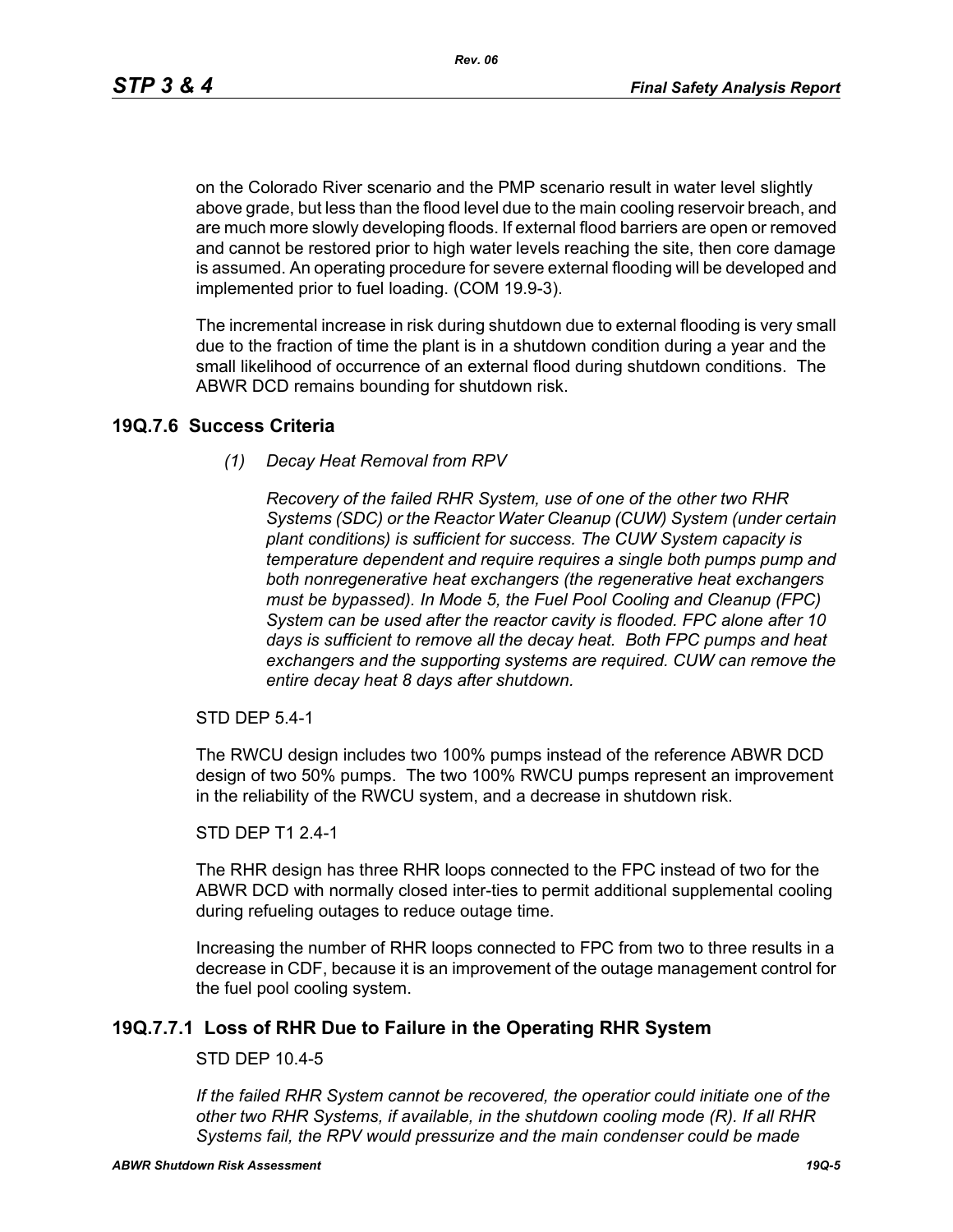*available (V2) by opening the MSIVs, drawing a vacuum in the condenser, and operating the feedwater*, condensate booster *and condensate pumps for makeup.*

## *Loss of RHR in Mode 3 or 4*

*If the main condenser fails or is unavailable, the operator can use the CUW System to remove the decay heat (W2) if the RPV temperature is above 386 K (234°F).*

STD DEP 5.4-1

The RWCU design includes two 100% pumps instead of the reference ABWR DCD design of two 50% pumps. The two 100% RWCU pumps represent an improvement in the reliability of the RWCU system, and a decrease in shutdown risk.

# *Loss of RHR in Mode 5*

*Figure 19Q-4 shows the event tree for loss of RHR in Mode 5 for 3 - 8 days after shutdown. Figure 19Q-5 shows the event tree for loss of RHR in Mode 5 for the period 8 - 10 days and Figure 19Q-6 shows the event tree for greater than 10 days. The differences in these event trees are that for the period 8 - 10 days CUW alone is success (W2) and beyond 10 days FPC alone (FPC) is success.*

### STD DEP T1 2.4-1

The RHR design has three RHR loops connected to the FPC instead of two for the ABWR DCD with normally closed inter-ties to permit additional supplemental cooling during refueling outages to reduce outage time.

Increasing the number of RHR loops connected to FPC from two to three results in a decrease in CDF, because it is an improvement of the outage management control for the fuel pool cooling system.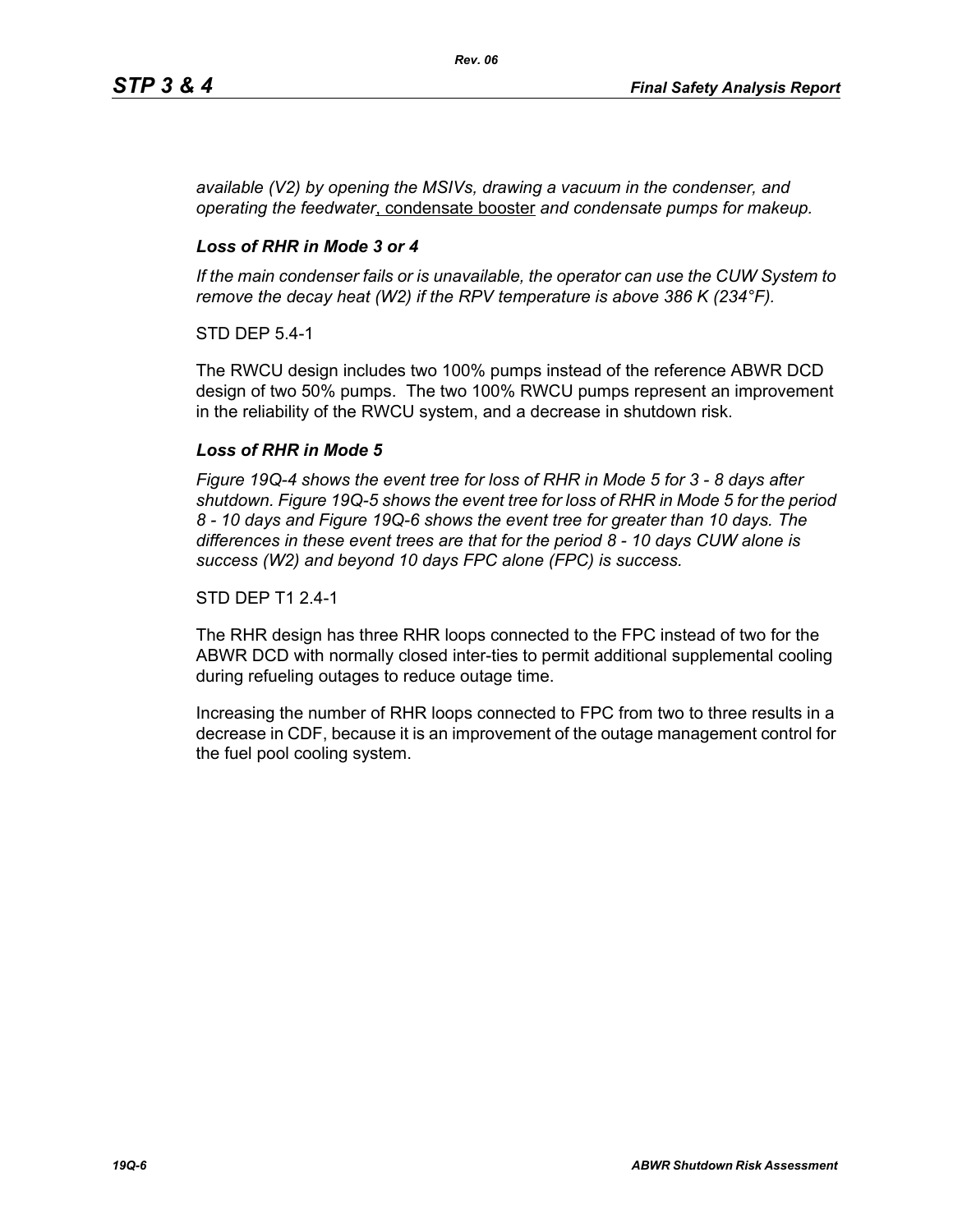| Category                    | <b>Feature</b>                           | <b>Shutdown Risk Capability</b>                                                                                                                                                                                                                                                                                                                                                                                                                                                                                                           |
|-----------------------------|------------------------------------------|-------------------------------------------------------------------------------------------------------------------------------------------------------------------------------------------------------------------------------------------------------------------------------------------------------------------------------------------------------------------------------------------------------------------------------------------------------------------------------------------------------------------------------------------|
| Decay Heat<br>Removal (DHR) | Remote Shutdown Panel (Two<br>Divisions) | Cold Shutdown can be achieved and maintained<br>from outside the control room if the control room<br>is uninhabitable due to fire, toxic gas, or other<br>reasons. The remote shutdown panel is powered<br>by Class 1E power to ensure availability<br>following a Loss Of Preferred Power (LOPP).<br>Controls are hard wired and thus not dependent<br>on multiplexing data communication systems. A<br>minimum set of monitored parameters and<br>controls are included to ensure the ability to<br>achieve and maintain cold shutdown. |

| Table 19Q-1 ABWR Features That Minimize Shutdown Risk |  |  |  |  |  |  |
|-------------------------------------------------------|--|--|--|--|--|--|
|-------------------------------------------------------|--|--|--|--|--|--|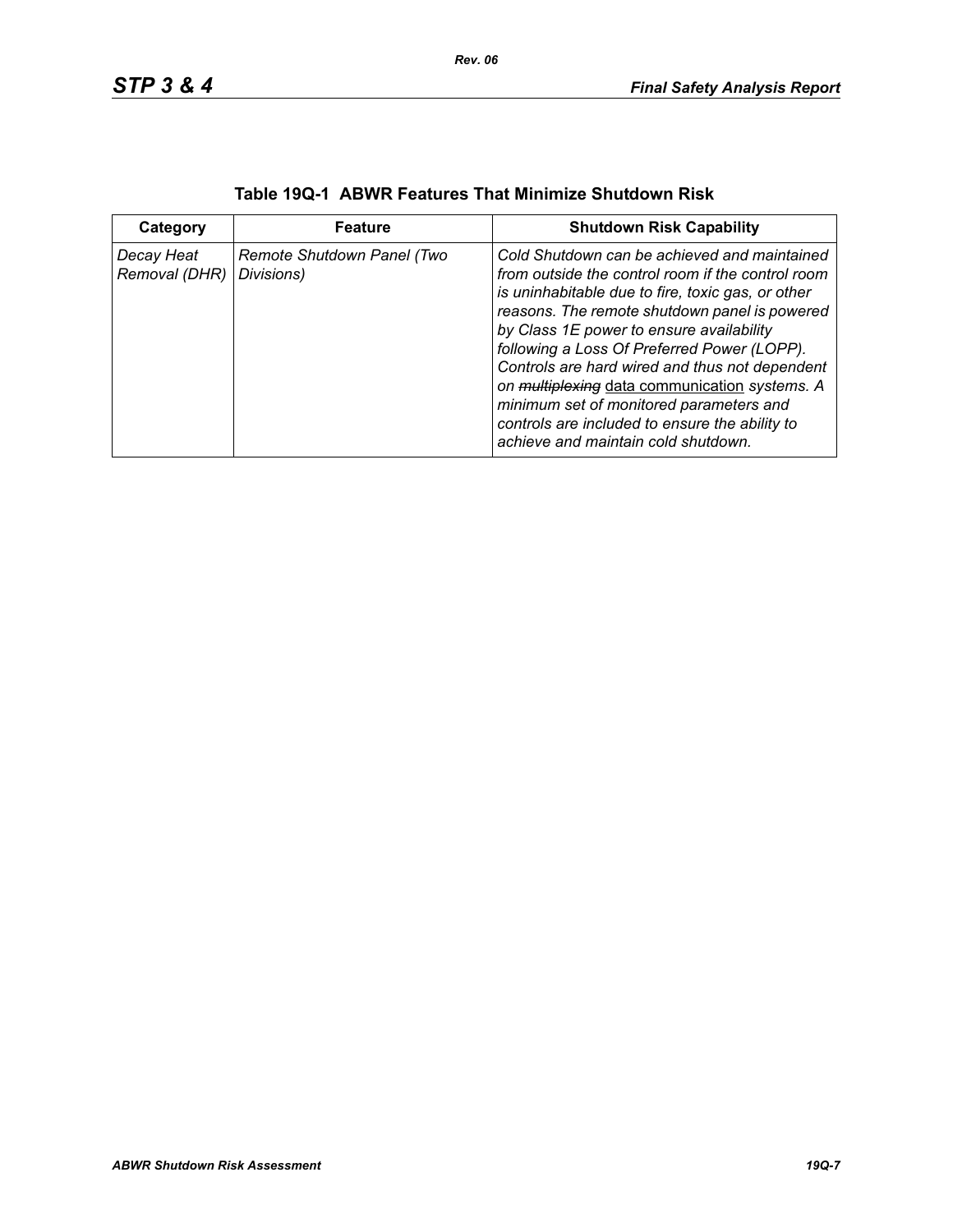| Category                        | <b>Feature</b>                                         | <b>Shutdown Risk Capability</b>                                                                                                                                                                                                                                                           |
|---------------------------------|--------------------------------------------------------|-------------------------------------------------------------------------------------------------------------------------------------------------------------------------------------------------------------------------------------------------------------------------------------------|
| Reactor<br>Inventory            | Feedwater, Condensate Booster,<br>and Condensate Pumps | Three Four electric driven pumps that can be<br>used during shutdown for makeup.                                                                                                                                                                                                          |
|                                 | <b>High Pressure/Low Pressure</b><br><b>Interlocks</b> | Controls position of RHR valves to ensure that<br>the RHR is not exposed to pressures in excess<br>of its design pressure.                                                                                                                                                                |
|                                 | <b>Makeup Sources</b>                                  | Multiple sources of RPV makeup are potentially<br>available while the plant is shutdown (e.g., main<br>condenser hotwell, condensate storage tank,<br>suppression pool, control rod drive system, AC-<br>independent Water Addition System.                                               |
|                                 | No Recirculation Piping                                | Elimination of Recirculation piping external to<br>RPV reduces probability of LOCA during normal<br>operations and while shutdown.                                                                                                                                                        |
|                                 | <b>RPV Level Indication</b>                            | Permanently installed RPV water level indication<br>for all modes of shutdown. Redundant sensors<br>use two-out-of-four logic configuration to ensure<br>high reliability.                                                                                                                |
| Containment<br><b>Integrity</b> | Containment                                            | Reinforced concrete structure surrounds RPV to<br>withstand LOCA loads and contain radioactive<br>products from potential accidents during hot<br>shutdown. Secondary containment permits<br>isolation and monitoring all potential radioactivel<br>leakage from the primary containment. |
|                                 | <b>Standby Gas Treatment System</b>                    | Removes and treats contaminated air from the<br>secondary containment following potential<br>accidents.                                                                                                                                                                                   |
|                                 | <b>Reactor Building Isolation Control</b>              | Automatically closes isolation dampers on<br>detection of high radiation. These dampers are<br>potential leakage paths for radioactive materials<br>to the environs following breach of nuclear<br>system barriers or a fuel handling accident.                                           |

# **Table 19Q-1 ABWR Features That Minimize Shutdown Risk (Continued)**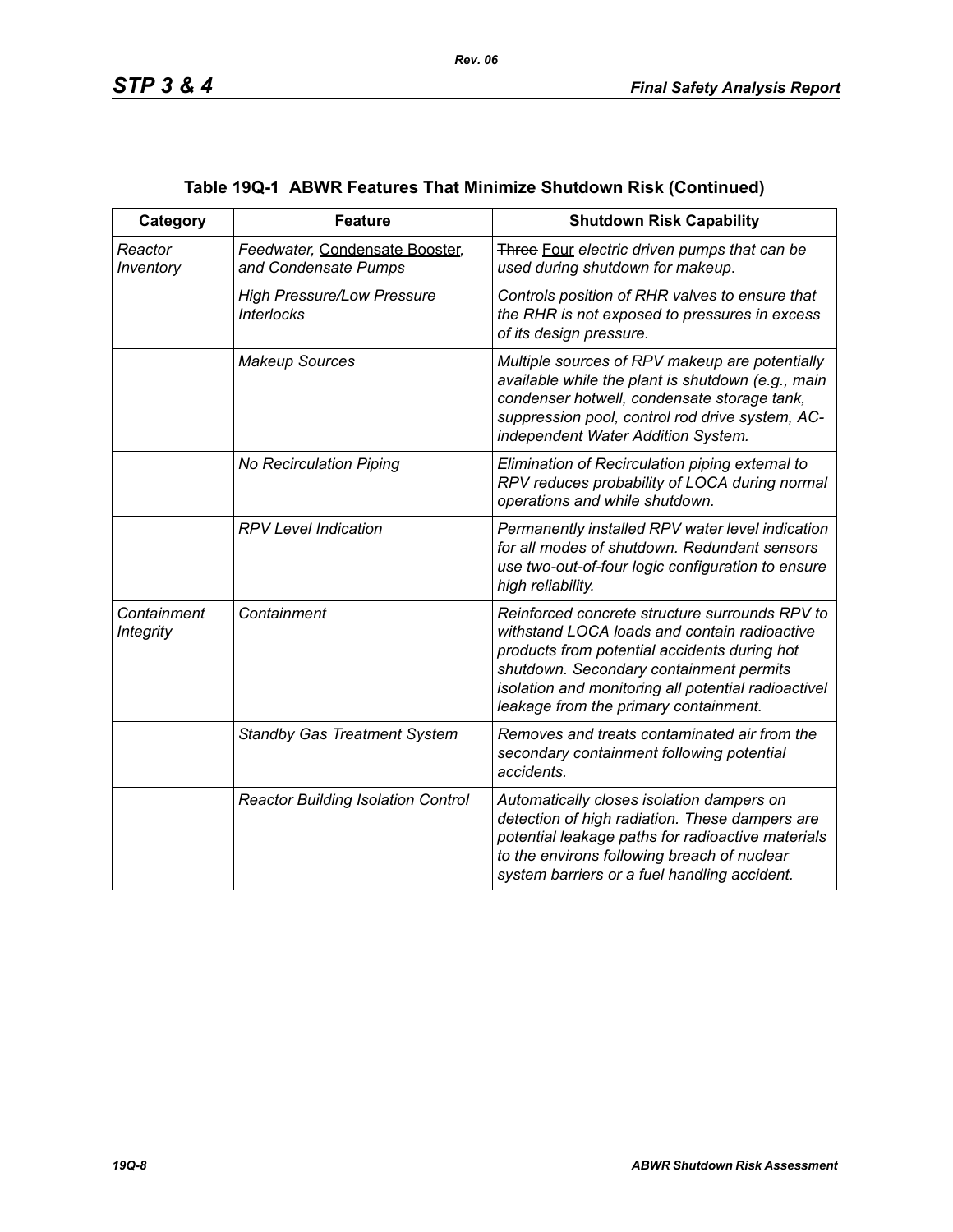| Category | Feature                                | <b>Shutdown Risk Capability</b>                                                                                                                                                                               |
|----------|----------------------------------------|---------------------------------------------------------------------------------------------------------------------------------------------------------------------------------------------------------------|
|          | Electrical Power   3 Diesel Generators | One diesel for each safety division. Independent,<br>both electrically and physically, of each other to<br>minimize common mode failure. Allows for diesel<br>maintenance while still maintaining redundancy. |
|          | <b>Combustion Turbine Generator</b>    | Redundant and diverse means of supplying<br>power to safety and non-safety buses in event of<br>loss of offsite power and diesel generator<br>failures.                                                       |
|          | 2 Sources of Offsite Power             | Reduces risk of LOPP due to equipment failure<br>or operator error.                                                                                                                                           |
|          | <b>Electrical Cable Penetrations</b>   | Will prevent propagation of fire damage and<br>water from postulated flooding sources.                                                                                                                        |
|          | 4 Divisions of DC Power                | Electrically and physically independent. Includes<br>batteries and charges. Diverse means of<br>electrical power for control circuits and<br>emergency lighting.                                              |

| Table 19Q-1 ABWR Features That Minimize Shutdown Risk (Continued) |  |  |
|-------------------------------------------------------------------|--|--|
|                                                                   |  |  |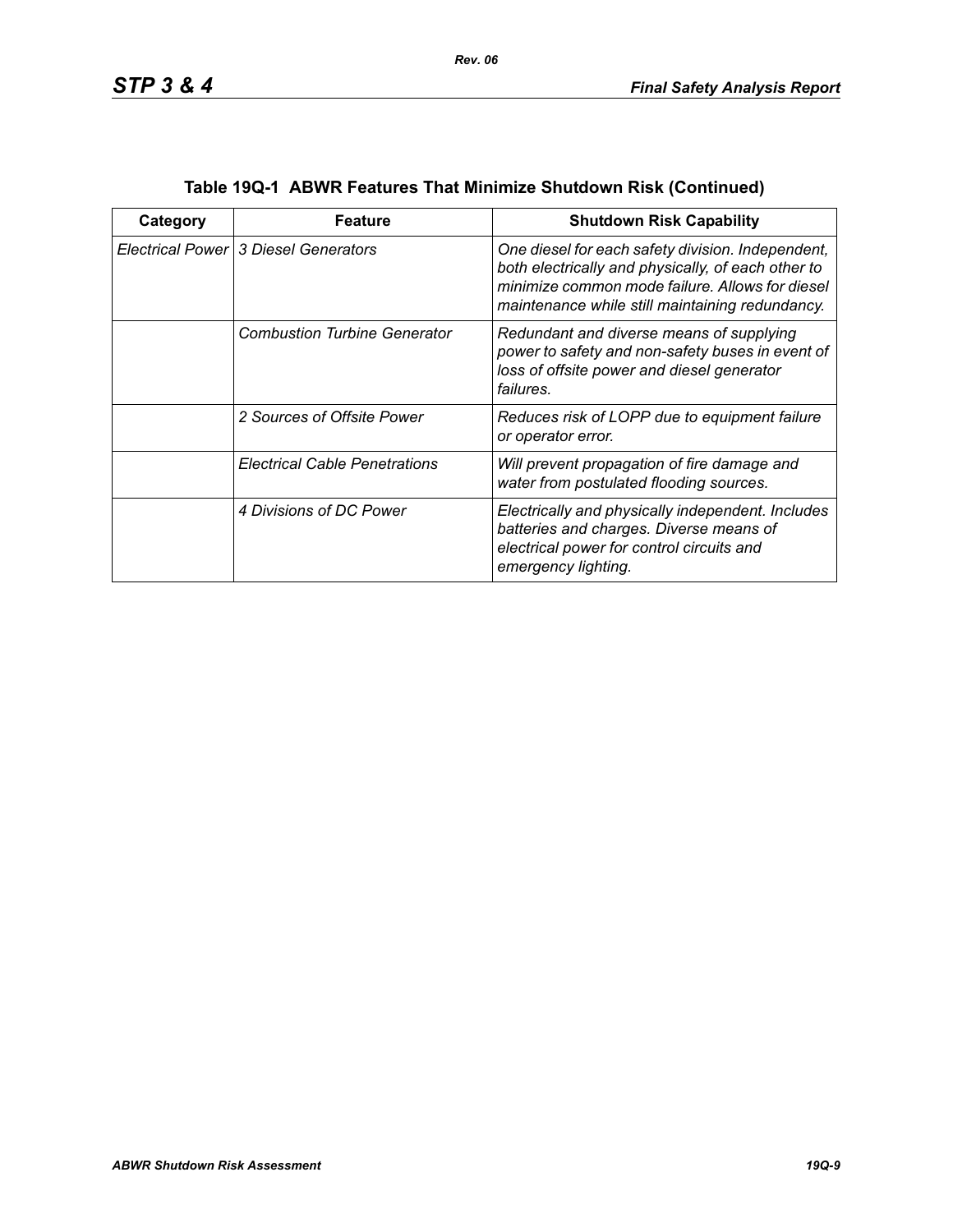| Category            | <b>Feature</b>                                                       | <b>Shutdown Risk Capability</b>                                                                                                                                                                                                                                                                                                                                                                                                                                                                                                                                                                                                                                                                                                                                                                                                                                                                                                                                                                                                                                               |
|---------------------|----------------------------------------------------------------------|-------------------------------------------------------------------------------------------------------------------------------------------------------------------------------------------------------------------------------------------------------------------------------------------------------------------------------------------------------------------------------------------------------------------------------------------------------------------------------------------------------------------------------------------------------------------------------------------------------------------------------------------------------------------------------------------------------------------------------------------------------------------------------------------------------------------------------------------------------------------------------------------------------------------------------------------------------------------------------------------------------------------------------------------------------------------------------|
| Flooding<br>Control | Flood monitoring and Control                                         | Reactor building, control building, RSW pump<br>house, and turbine building flooding is monitored<br>and alarmed in the control room. This alerts the<br>operator to potential flooding during shutdown.<br>Many flood sources (e.g., HVAC, EDG Fuel) are<br>relatively small volume and are self limiting.<br>Operation of the fire water system is alarmed in<br>the control room to help the operator differentiate<br>between a break in the fire water system and the<br>need to extinguish a fire. Larger sources are<br>mitigated by means of, equipment mounted at<br>least 20.32 cm off the floor, floor drains,<br>watertight doors, pump trips, valves closing, anti-<br>siphon capability, or operator actions except at<br>the steam tunnel interface.                                                                                                                                                                                                                                                                                                           |
|                     | Room Separation                                                      | The three divisions of ECCS are physically<br>separated and self contained within flooding<br>resisitant walls, floors, and doors. ECCS wall<br>penetrations located below the highest potential<br>flood level in the reactor building first floor<br>corridor will be sealed to prevent water entering<br>the ECCS room from the corridor. No external<br>potential flooding sources are routed through the<br>ECCS rooms and potential flooding sources in<br>other rooms will not overflow into the ECCS<br>rooms and cause damage to ECCS electrical<br>equipment. If ECCS flood barriers must be<br>breached during shutdown, administrative<br>controls ensure that at least one ECCS division<br>is operable and all barriers in that division are<br>maintained intact.<br>RSW pump house divisions are separated into<br>separate flood protected divisions. If RSW flood<br>barriers must be breached during shutdown,<br>administrative controls ensure that at least one<br>RSW division is operable and all barriers in that<br>division are maintained intact. |
| Fire<br>Protection  | <b>Multiplexed systems</b><br>Data Communication<br><b>Functions</b> | Eliminates the need for a cable spreading room<br>which is a major fire concern in most plants.                                                                                                                                                                                                                                                                                                                                                                                                                                                                                                                                                                                                                                                                                                                                                                                                                                                                                                                                                                               |

# **Table 19Q-1 ABWR Features That Minimize Shutdown Risk (Continued)**